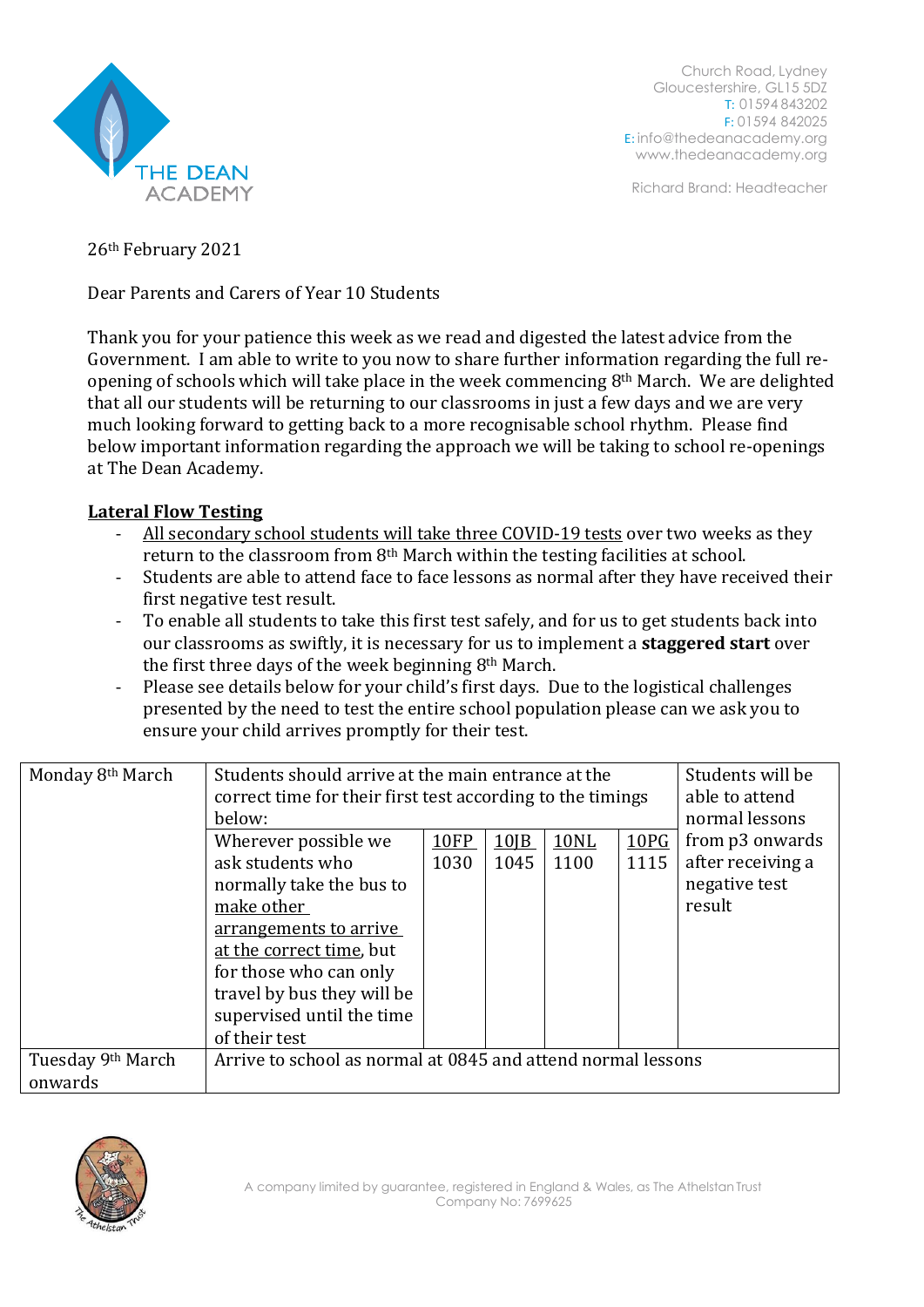

Church Road, Lydney Gloucestershire, GL15 5DZ T: 01594 843202 F: 01594 842025 E: [info@thedeanacademy.org](mailto:info@thedeanacademy.org) [www.thedeanacademy.org](http://www.thedeanacademy.org/)

Richard Brand: Headteacher

- Each of the tests needs to be 3-5 days apart and as such students will take their second and third test between 10th March and 18th March in school.
- After the initial programme of three tests in school, students will be provided with two rapid tests to use each week at home. Further guidance will follow on this.
- Finally, we know there will be some anxiety about testing itself. The test, which is carried out by students themselves, is quick and easy to administer and gives results rapidly. We have produced a short video which we would encourage you to watch with your child. We hope that seeing what is involved in this process before coming in to school will help to ease any nerves. Please use this link for the video [https://videos.files.wordpress.com/KzQ6B2kW/covid-19-testing\\_hd.mp4](https://videos.files.wordpress.com/KzQ6B2kW/covid-19-testing_hd.mp4)

\* Please note that lateral flow testing is voluntary, and we require consent. It is really encouraging to see that consent has been given for the overwhelming majority of our young people – if you have not yet done so please indicate consent [using this form.](https://forms.office.com/Pages/ResponsePage.aspx?id=bwmcfx5OQkyVKi6ApblT_Q5Rctbf-D9NmRWwSfV3aPhUNFFUNk1ZWkpIWTdXTEpOQ1Y4NjNMSEpCNy4u) If you've previously given consent you do not need to do it again, but if you have given but now wish to withdraw consent that can be done using this form.

## **Enhanced safety measures including face coverings**

From 8th March all staff and students in secondary schools are advised to wear face coverings in all areas, including classrooms, where social distancing cannot be maintained and as a temporary extra measure.

We know that a small number of students are exempt from wearing face coverings for medical reasons and we will continue to support these students. However, all other students will be expected to wear face coverings at all times when indoors at The Dean Academy from Monday 8th March. The government will review this instruction at Easter, and we will communicate further.

The safety measures which we established at the Academy, and students became familiar with, from September to December which include the bubble system, separate entrances/exits, reduced movement around site and regular hand sanitizing will remain in place.

## **Standards**

Please also note that students will be expected to return to school in full uniform. It is important that we set, and hold ourselves to, high standards when school re-opens despite the significant challenges, we have faced due to Covid-19. If you are unsure of the expectations around uniform, please see our website [\(https://thedeanacademy.org/uniform/\)](https://thedeanacademy.org/uniform/) which also details where uniform can be purchased. Should you have any difficulty in ensuring your child has access to full uniform please contact us as we can help. Again, please do not wait